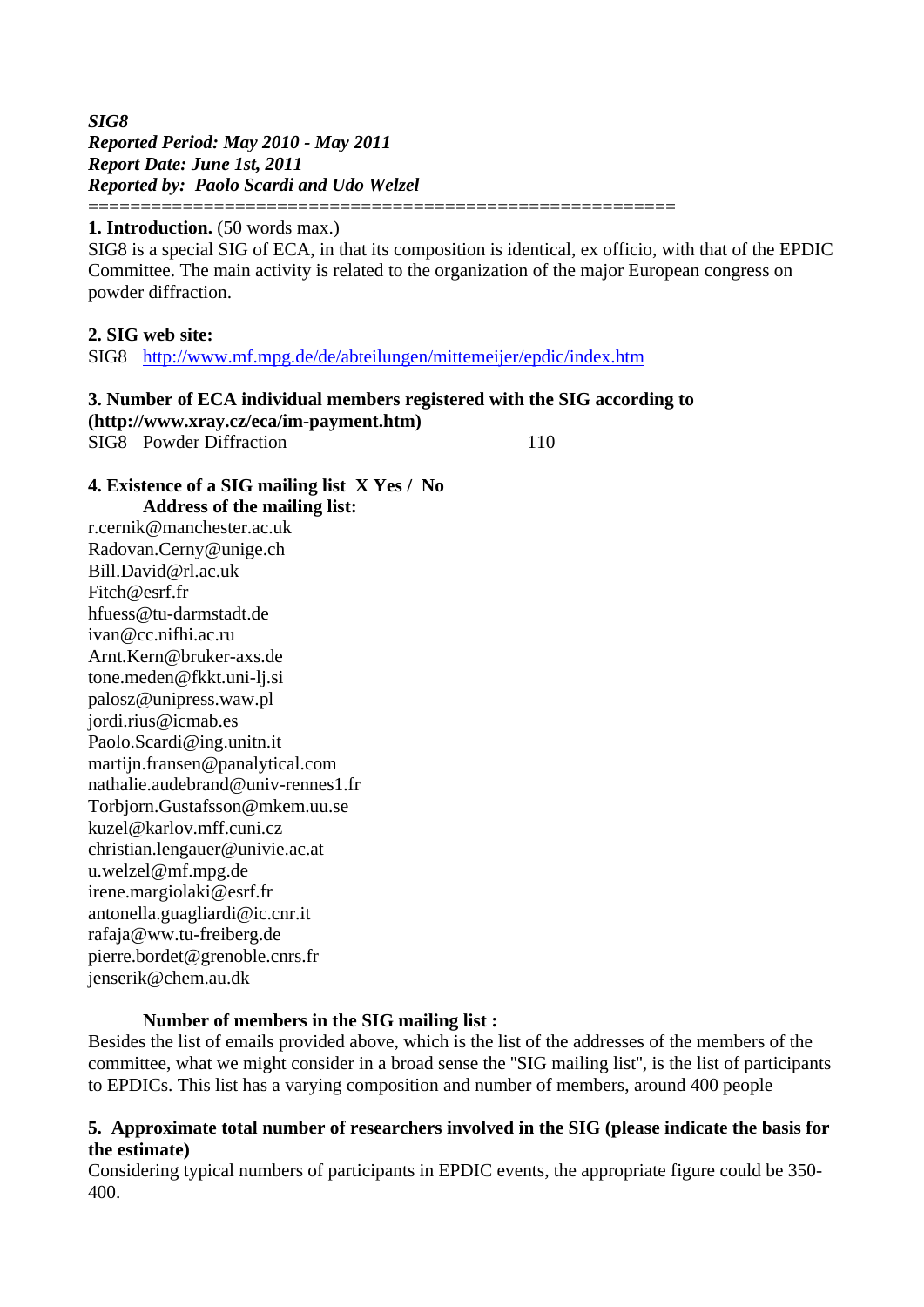# **6. List of MS organized by the SIG at the last ECM**

Last ECM (26) was a special case as it was a Joint Event EPDIC12-ECM26. There was one day of overlapping between the scientific program of the two events. This kind of organization was considered unanimously a success, to be repeated in the future.

Concerning involvement in the program of ECM26, SIG8 proposed one keynote talk (Kamiyama) and organized two MS, plus two more in collaboration with other SIGs

## **7. Prizes sponsored/coordinated**

The EPDIC Committee-SIG8 awards two prizes.

The **EPDIC Award for Young Scientists** is assigned at each EPDIC Conference and honours outstanding scientific achievement by young scientists in the field of powder diffraction. The award winner is invited to present a plenary talk at the next European Powder Diffraction Conference. The **EPDIC Award for Distinguished Powder Diffractionists** was assigned for the first time during the EPDIC-11 Conference for outstanding results and/or continued, important contributions to the field of powder diffraction. The award winner is invited to present a plenary talk at the next European Powder Diffraction Conference.

EPDIC awards are delivered at EPDIC events, every two years: last time was August 2010 in Darmstadt (Joint EPDIC12-ECM26).

### **8. Past Activities other than Microsymposia at ECM**

For Each Activity Title: EPDIC-12 Number of Participants: 350

Level of involvement of SIG in the activity:

X ECA Individual Members registered with the SIG involved in the organizing committee

X ECA Individual Members registered with the SIG involved as lecturers

X endorsed (SIG logo on the web page/leaflets)

Sponsored by ECA?

XYes/ O No

Other Sponsors/Organizers: private companies, IUCr, ICDD, other national (German) organizations Short Description: (50 words max.) EPDIC12-ECM26 joint meeting is the first, very successful joint event that finally brought together two large communities of scientists working in close, overlapping areas. The partly joint (one day overlapping) program was a success.

## **9. Future/Programmed Activities.**

For Each Activity Title: EPDIC13 Number of Participants: ca 400 Level of involvement of SIG in the activity: X ECA Individual members registered with the SIG involved in the organizing committee X ECA Individual members registered with the SIG involved as lecturers X endorsed (SIG logo on the web page/leaflets)

Sponsored by ECA?

X Yes/ O No

Other Sponsors/Organizers: same as above

Short Description: (25 words max.) Next EPDIC (13) to be held in Grenoble from 28 to 31 October 2012.

Title: EPDIC14 Number of Participants: ca 400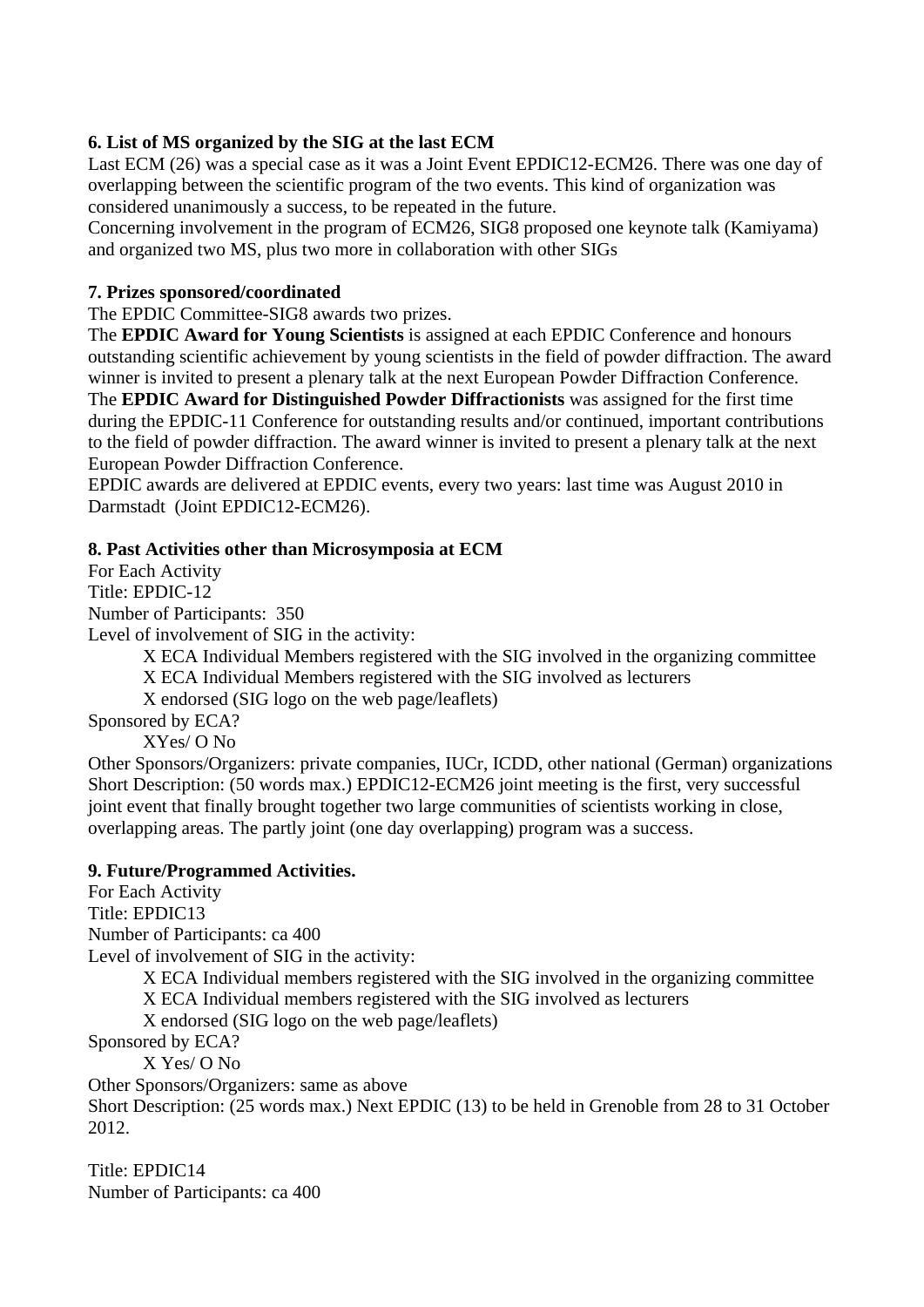Level of involvement of SIG in the activity:

X ECA Individual members registered with the SIG involved in the organizing committee

X ECA Individual members registered with the SIG involved as lecturers

X endorsed (SIG logo on the web page/leaflets)

Sponsored by ECA?

X Yes/ O No

Other Sponsors/Organizers: same as above

Short Description: (25 words max.) Next after next EPDIC (14) will be in Denmark on 2014. Details to be decided in the next months.

**10. Other matters.**  $(50 \text{ words max.})$ 

## **11. Brief annual activity report** ( 100 words max.)

The main activity of SIG8 - EPDIC Committee is running the EPDIC organization. This is an ongoing task, as EPDICs take place every two years, and require a rather complex organization with rules and procedures (see the web site).

A further, important activity, as for other SIGs, is to propose and organize sessions at ECMs, related to Powder Diffraction. Last year this happened within the frame of a joint EPDIC12-ECM26 event. We strongly recommend this joint event to happen again in future, and we propose this to be on 2016. I hope ECA will like to consider this request and contact the SIG8 in due advance. SIG-8 - EPDIC also keep relationships with other institutions. It is the case, in particular, of the ICDD (International Center for Diffraction Data), a not-for-profit organization based in the USA.

# **12. List SIG officers, name and e-mail, and specify their main function in the SIG:**

- **N Audebrand**, Rennes, France
- **P Bordet**, Grenoble, France
- **RJ Cernik**, SRS, Daresbury, UK Vice-Chairman
- **R Cerný**, Genève, Switzerland
- **WIF David**, ISIS, Oxon, UK
- **AN Fitch**, ESRF, Grenoble, France
- **H Fuess**, Darmstadt, Germany
- **A Guagliardi**, Bari, Italy
- **T Gustafsson**, Uppsala, Sweden
- **SA Ivanov**, Moscow, Russia
- **JE Jørgensen**, Aarhus, Denmark
- **A Kern**, Bruker AXS, Karlsruhe, Germany
- **R Kuzel**, Prague, Czech Republic
- **C Lengauer**, Vienna, Austria
- **I Margiolaki**, Grenoble, France
- **A Meden**, Ljubljana, Slovenia
- **B Palosz**, UNIPRESS, Warsaw, Poland
- **D Rafaja**, Freiberg, Germany
- **J Rius**, Barcelona, España
- **P Scardi**, Trento, Italy Chairman
- **M Fransen**, PANalytical, Almelo, The Netherlands
- **U Welzel**, Stuttgart, Germany Vice-Chairman